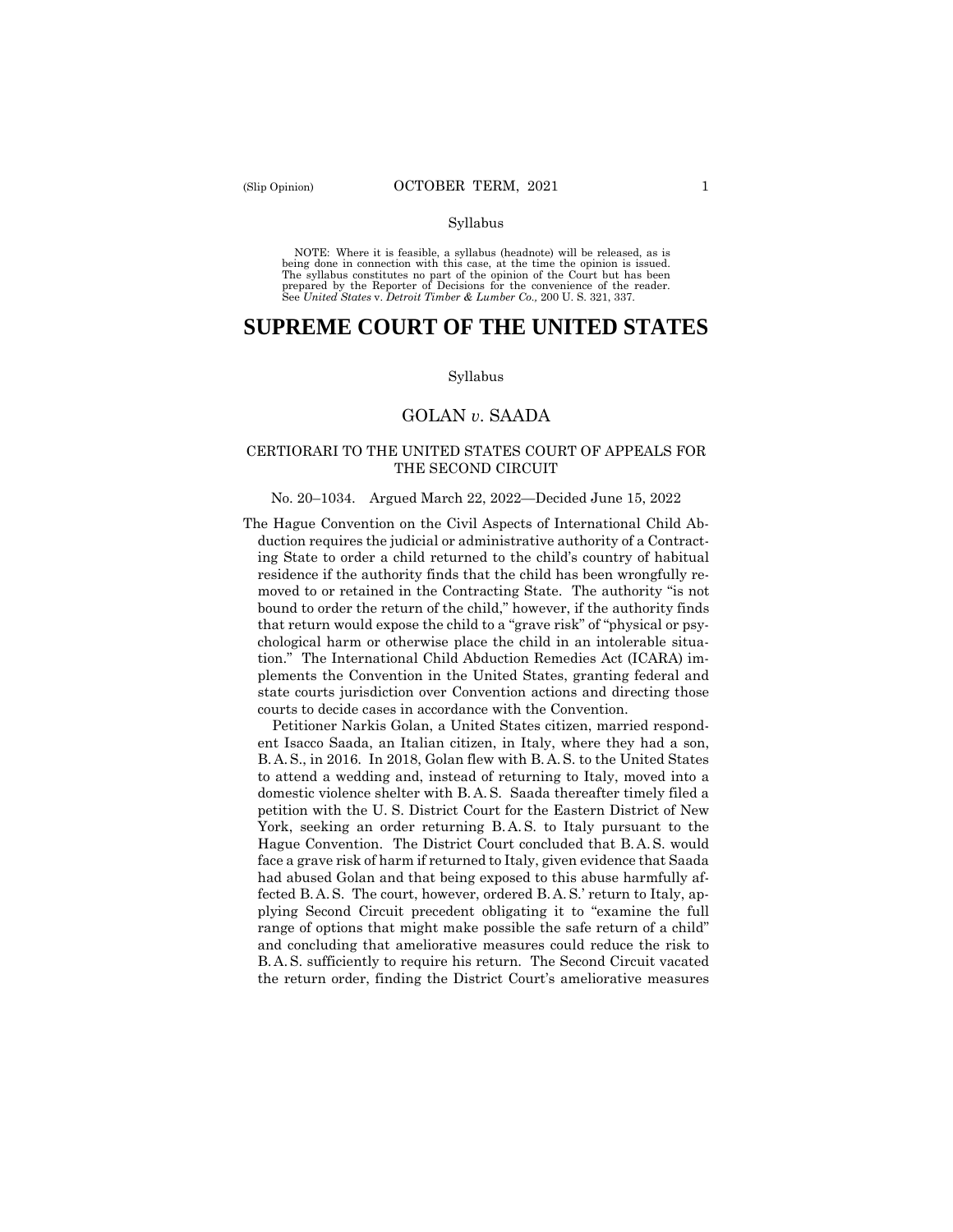#### Syllabus

 insufficient. Because the record did not support concluding that no tified new ameliorative measures and again ordered B. A. S.' return. sufficient ameliorative measures existed, the Second Circuit remanded for the District Court to consider whether such measures, in fact, existed. After an examination over nine months, the District Court iden-The Second Circuit affirmed.

 *Held*: A court is not categorically required to examine all possible ameliorative measures before denying a Hague Convention petition for return of a child to a foreign country once the court has found that return would expose the child to a grave risk of harm. Pp. 8–16.

 (here, a district court) to "order the return of the child." T. I. A. S. (a) "The interpretation of a treaty, like the interpretation of a statute, begins with its text." *Abbott* v. *Abbott*, 560 U. S. 1, 10 (internal quotation marks omitted). When "a child has been wrongfully removed or retained" from his country of habitual residence, Article 12 of the Hague Convention generally requires the deciding authority No. 11670, S. Treaty Doc. No. 99–11, p. 9. But Article 13(b) of the Convention leaves a court with the discretion to grant or deny return, providing that a court "is not bound to order the return of the child" if it finds that the party opposing return has established that return would expose the child to a "grave risk" of physical or psychological harm. *Id.*, at 10. Nothing in the Convention's text either forbids or requires consideration of ameliorative measures in exercising this discretion. Pp. 8–11.

(1) Saada's primary argument is that determining whether a grave risk of harm exists necessarily requires considering whether any ameliorative measures are available. The two questions, however, are separate. A court may find it appropriate to consider both questions at once, but this does not mean that the Convention imposes a categorical requirement on a court to consider any or all ameliorative measures before denying return based on a grave-risk determination. Pp. 9–10.

(2) The discretion to courts under the Convention and ICARA includes the discretion to determine whether to consider ameliorative measures that could ensure the child's safe return. The Second Circuit's contrary rule—which imposes an atextual, categorical requirement that courts consider all possible ameliorative measures in exercising discretion under the Convention, regardless of whether such consideration is consistent with the Convention's objectives—"in practice, rewrite[s] the treaty," *Lozano* v. *Montoya Alvarez*, 572 U. S. 1, 17. Pp. 10–11.

(b) A district court's consideration of ameliorative measures must be guided by the legal principles and other requirements set forth in the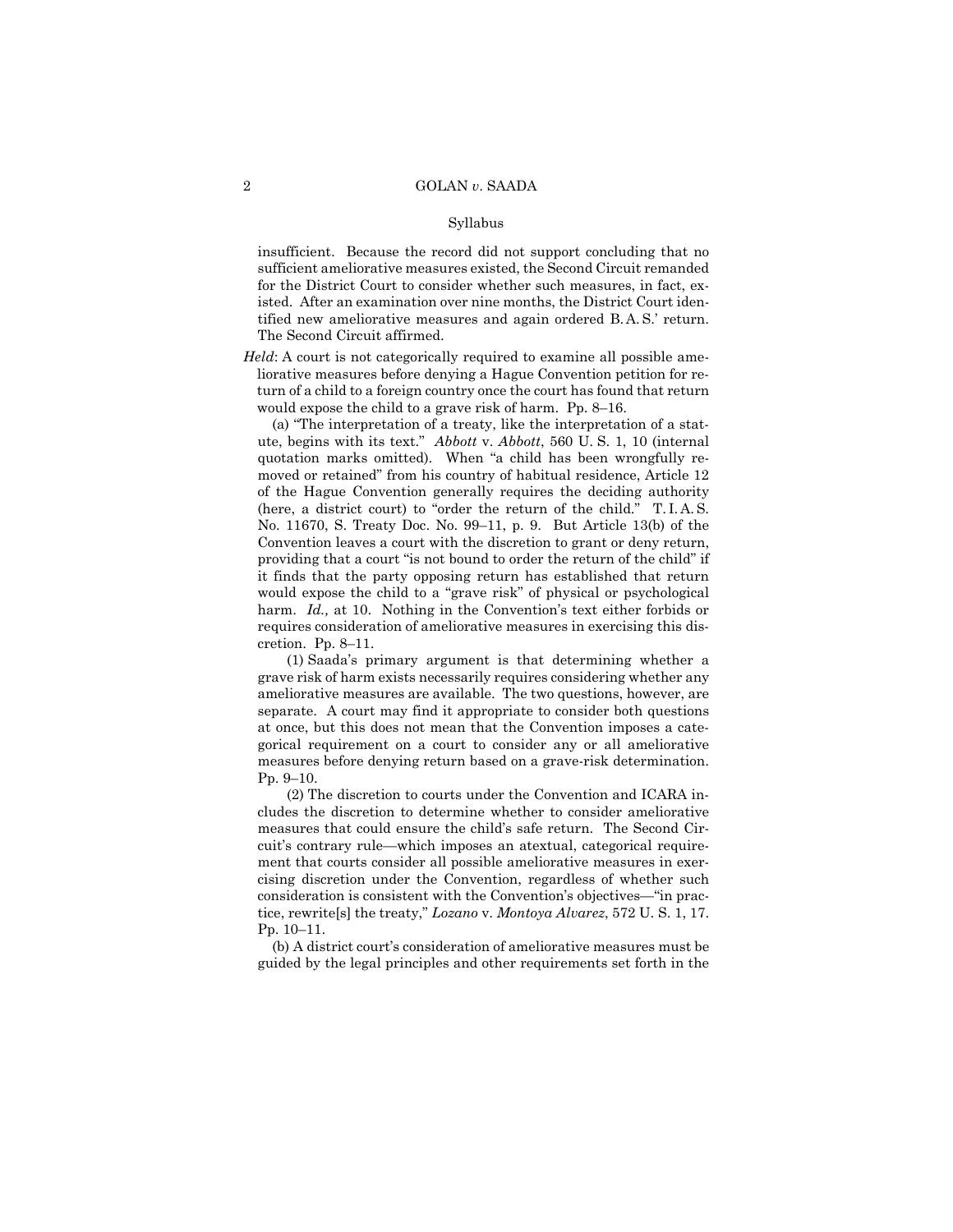#### Syllabus

Convention and ICARA. The Second Circuit's rule improperly elevated return above the Convention's other objectives. The Convention does not pursue return exclusively or at all costs. Courts must remain conscious of all the Convention's objectives and requirements, which constrain courts' discretion to consider ameliorative measures. First, the Convention explicitly recognizes that any consideration of ameliorative measures must prioritize the child's physical and psychological safety. Second, consideration of ameliorative measures should abide by the Convention's requirement that courts addressing return petitions do not usurp the role of the court that will adjudicate the underlying custody dispute. Third, any consideration of ameliorative measures must accord with the Convention's requirement that courts "act expeditiously in proceedings for the return of children." A court therefore reasonably may decline to consider ameliorative measures that have not been raised by the parties, are unworkable, draw the court into determinations properly resolved in custodial proceedings, or risk overly prolonging return proceedings. Pp. 11–15.

 concerning the risk to B. A. S., bearing in mind that the Convention (c) In this case, the District Court made a finding of grave risk, but never had the opportunity to inquire whether to order or deny return under the correct legal standard. Accordingly, it is appropriate to allow the District Court to apply the proper legal standard in the first instance, see *Monasky* v. *Taglieri*, 589 U. S. \_\_\_, \_\_\_. The District Court should determine whether the measures considered are adequate to order return in light of the District Court's factual findings sets as a primary goal the safety of the child. Pp. 15–16.

833 Fed. Appx. 829, vacated and remanded.

SOTOMAYOR, J., delivered the opinion for a unanimous Court.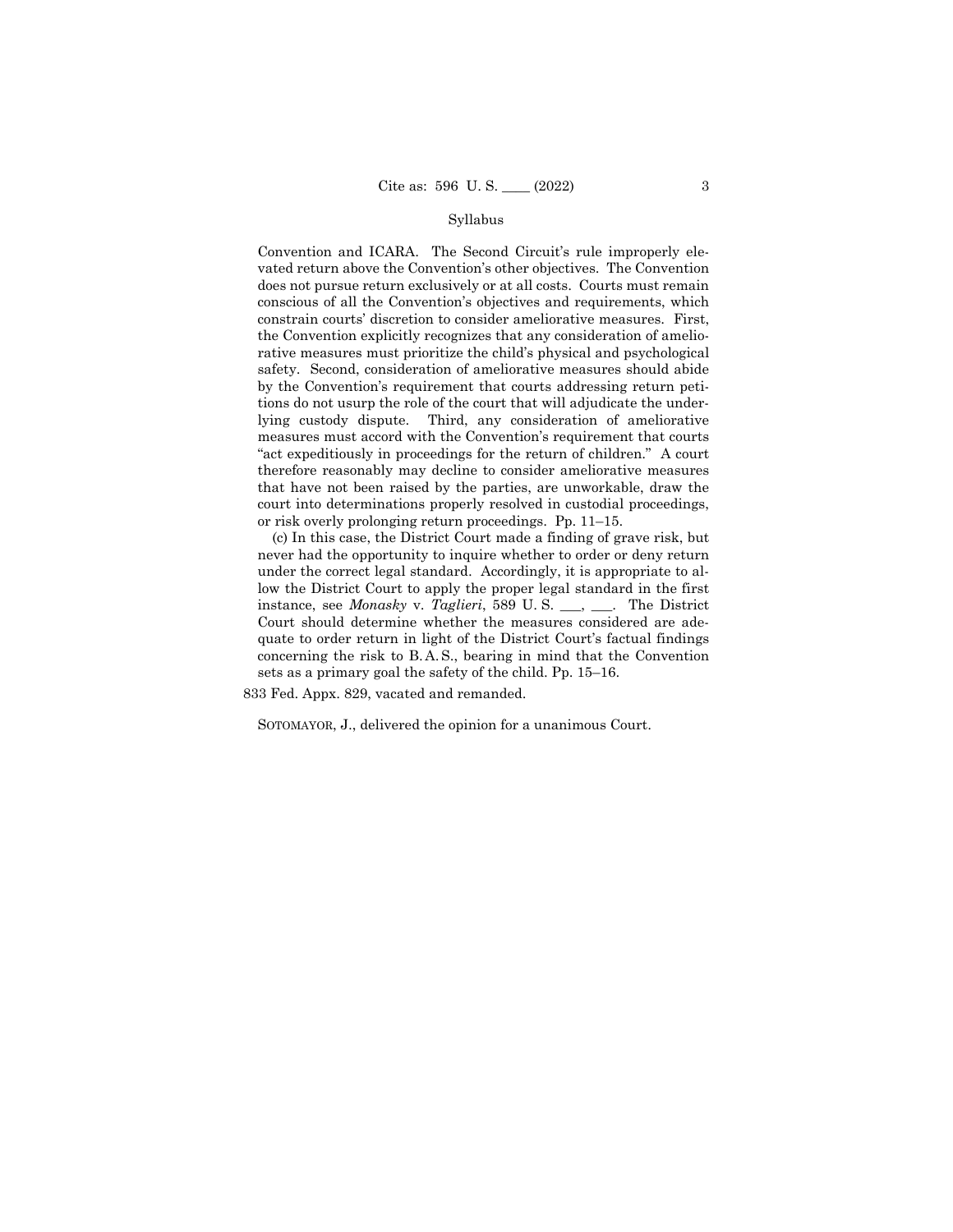NOTICE: This opinion is subject to formal revision before publication in the preliminary print of the United States Reports. Readers are requested to notify the Reporter of Decisions, Supreme Court of the United States, Wash-ington, D. C. 20543, of any typographical or other formal errors, in order that corrections may be made before the preliminary print goes to press.

## $\frac{1}{2}$  ,  $\frac{1}{2}$  ,  $\frac{1}{2}$  ,  $\frac{1}{2}$  ,  $\frac{1}{2}$  ,  $\frac{1}{2}$  ,  $\frac{1}{2}$ **SUPREME COURT OF THE UNITED STATES**

#### $\frac{1}{2}$  ,  $\frac{1}{2}$  ,  $\frac{1}{2}$  ,  $\frac{1}{2}$  ,  $\frac{1}{2}$  ,  $\frac{1}{2}$ No. 20–1034

## NARKIS ALIZA GOLAN, PETITIONER *v.*  ISACCO JACKY SAADA

## ON WRIT OF CERTIORARI TO THE UNITED STATES COURT OF APPEALS FOR THE SECOND CIRCUIT

#### [June 15, 2022]

## JUSTICE SOTOMAYOR delivered the opinion of the Court.

 ternational Child Abduction, Mar. 26, 1986, T. I. A. S. No. Under the Hague Convention on the Civil Aspects of In-11670, S. Treaty Doc. No. 99–11 (Treaty Doc.), if a court finds that a child was wrongfully removed from the child's country of habitual residence, the court ordinarily must order the child's return. There are, however, exceptions to that rule. As relevant here, a court is not bound to order a child's return if it finds that return would put the child at a grave risk of physical or psychological harm. In such a circumstance, a court has discretion to determine whether to deny return.

In exercising this discretion, courts often consider whether any "ameliorative measures," undertaken either "by the parents" or "by the authorities of the state having jurisdiction over the question of custody," could "reduce whatever risk might otherwise be associated with a child's repatriation." *Blondin* v. *Dubois*, 189 F. 3d 240, 248 (CA2 1999) (*Blondin I*). The Second Circuit has made such consideration a requirement, mandating that district courts independently "examine the full range of options that might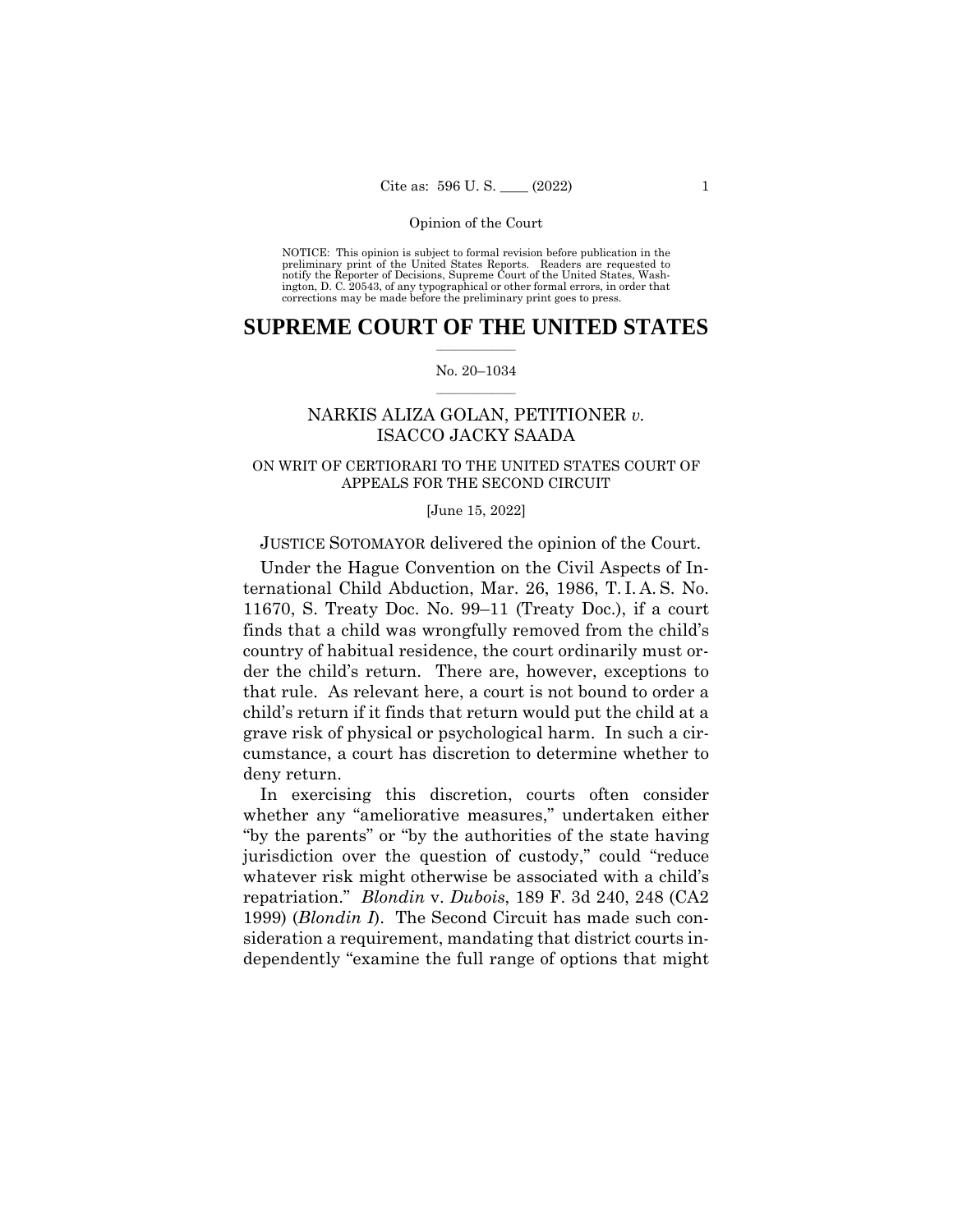#### Opinion of the Court

 ameliorative measures. *Blondin* v. *Dubois*, 238 F. 3d 153, make possible the safe return of a child" before denying return due to grave risk, even if the party petitioning for the child's return has not identified or argued for imposition of 163, n. 11 (CA2 2001) (*Blondin II*).

The Second Circuit's categorical requirement to consider all ameliorative measures is inconsistent with the text and other express requirements of the Hague Convention.

## I A

The Hague Convention "was adopted in 1980 in response to the problem of international child abductions during domestic disputes." *Abbott* v. *Abbott*, 560 U. S. 1, 8 (2010). One hundred and one countries, including the United States and Italy, are signatories. Hague Conference on Private Int'l Law, Convention of 25 Oct. 1980 on the Civil Aspects of Int'l Child Abduction, Status Table, https://www. hcch.net/en/instruments/conventions/status-table/?cid=24.

The Convention's "core premise" is that "'the interests of children . . . in matters relating to their custody' are best served when custody decisions are made in the child's country of 'habitual residence.'" *Monasky* v. *Taglieri*, 589 U. S.  $(2020)$  (slip op., at 2) (quoting Convention Preamble, Treaty Doc., at 7). Accordingly, the Convention generally requires the "prompt return" of a child to the child's country of habitual residence when the child has been wrongfully removed to or retained in another country. Art. 1(a), Treaty Doc., at 7; see also Art. 12, *id.,* at 9.1 This requirement "ensure[s] that rights of custody and of access

 ${}^{1}$ The Convention defines a "wrongful" removal or retention as one that breaches existing custody rights "under the law of the State in which the child was habitually resident immediately before the removal or retention" if those rights "were actually exercised" or "would have been so exercised but for the removal or retention." Art. 3, Treaty Doc., at 7.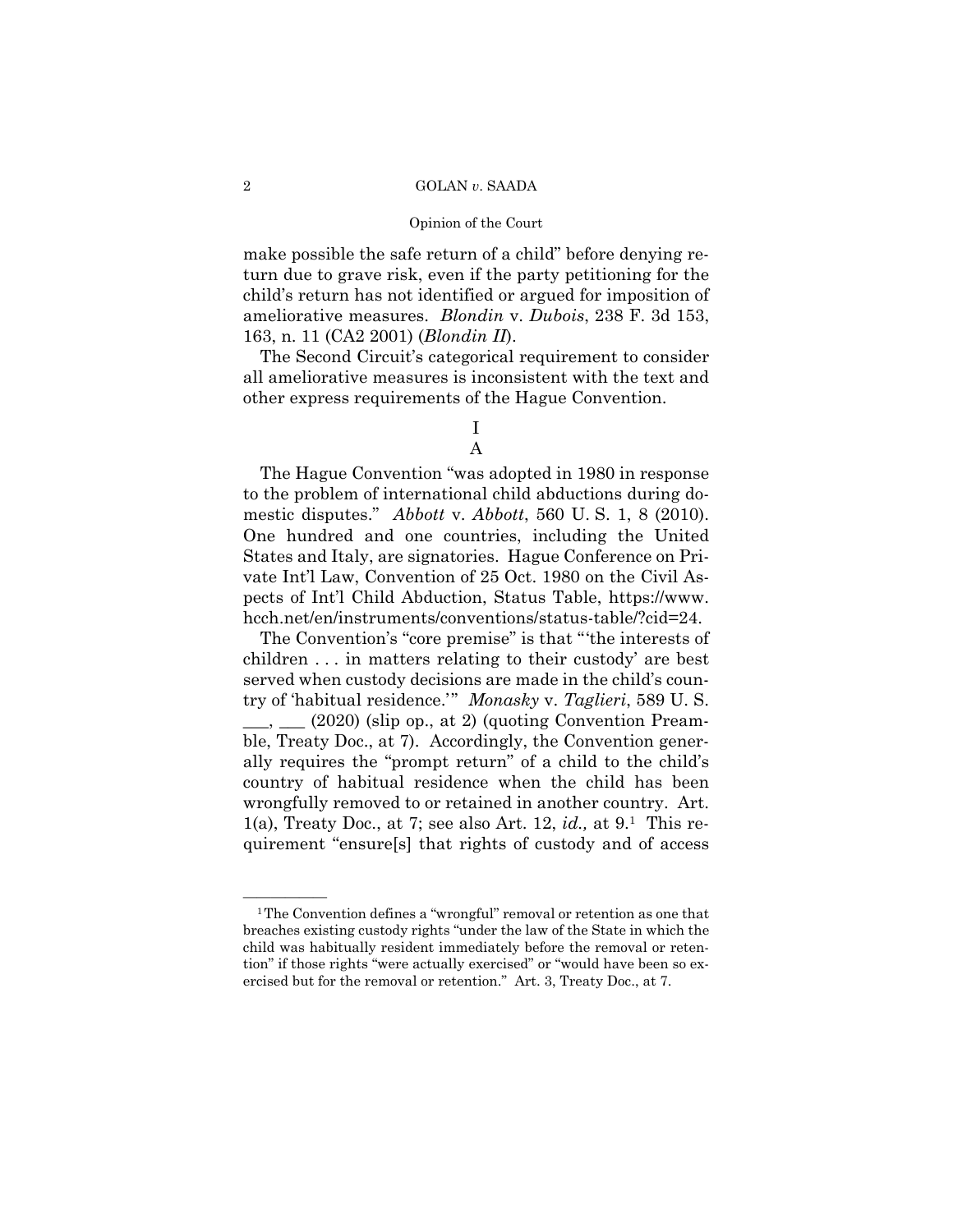under the law of one Contracting State are effectively respected in the other Contracting States." Art. 1(b), *id.,* at 7.

Return of the child is, however, a general rule, and there are exceptions. As relevant here, the Convention provides that return is not required if "[t]here is a grave risk that . . . return would expose the child to physical or psychological harm or otherwise place the child in an intolerable situation." Art. 13(b), *id.,* at 10.2 Because return is merely "a 'provisional' remedy that fixes the forum for custody proceedings," *Monasky*, 589 U. S., at \_\_\_ (slip op., at 3), the Convention requires that the determination as to whether to order return should be made "us[ing] the most expeditious procedures available," Art. 2, Treaty Doc., at 7; see also Art. 11, *id.,* at 9 (providing that the party petitioning for return has "the right to request a statement of the reasons for the delay" if the court "has not reached a decision within six weeks from the date of commencement of the proceedings").

Congress implemented the Convention in the International Child Abduction Remedies Act (ICARA), 102 Stat. 437, as amended, 22 U. S. C. §9001 *et seq*. ICARA permits a parent (or other individual or institution) seeking relief under the Convention to file a petition for return of a child in state or federal court, §§9003(a)–(b), and directs courts to "decide the[se] case[s] in accordance with the Convention," §9003(d). Consistent with the Convention, ICARA "empower[s] courts in the United States to determine only

<sup>&</sup>lt;sup>2</sup>The Convention also enumerates several other exceptions to the return requirement. Return is not required if the parent, institution, or body having care of the child seeking return was not exercising custody rights at the time of removal or had consented to removal, if the child objects to return and "has attained an age and degree of maturity at which it is appropriate to take account of its views," or if return would conflict with fundamental principles of freedom and human rights in the country from which return is requested. Arts. 13, 20, Treaty Doc., at 10, 11.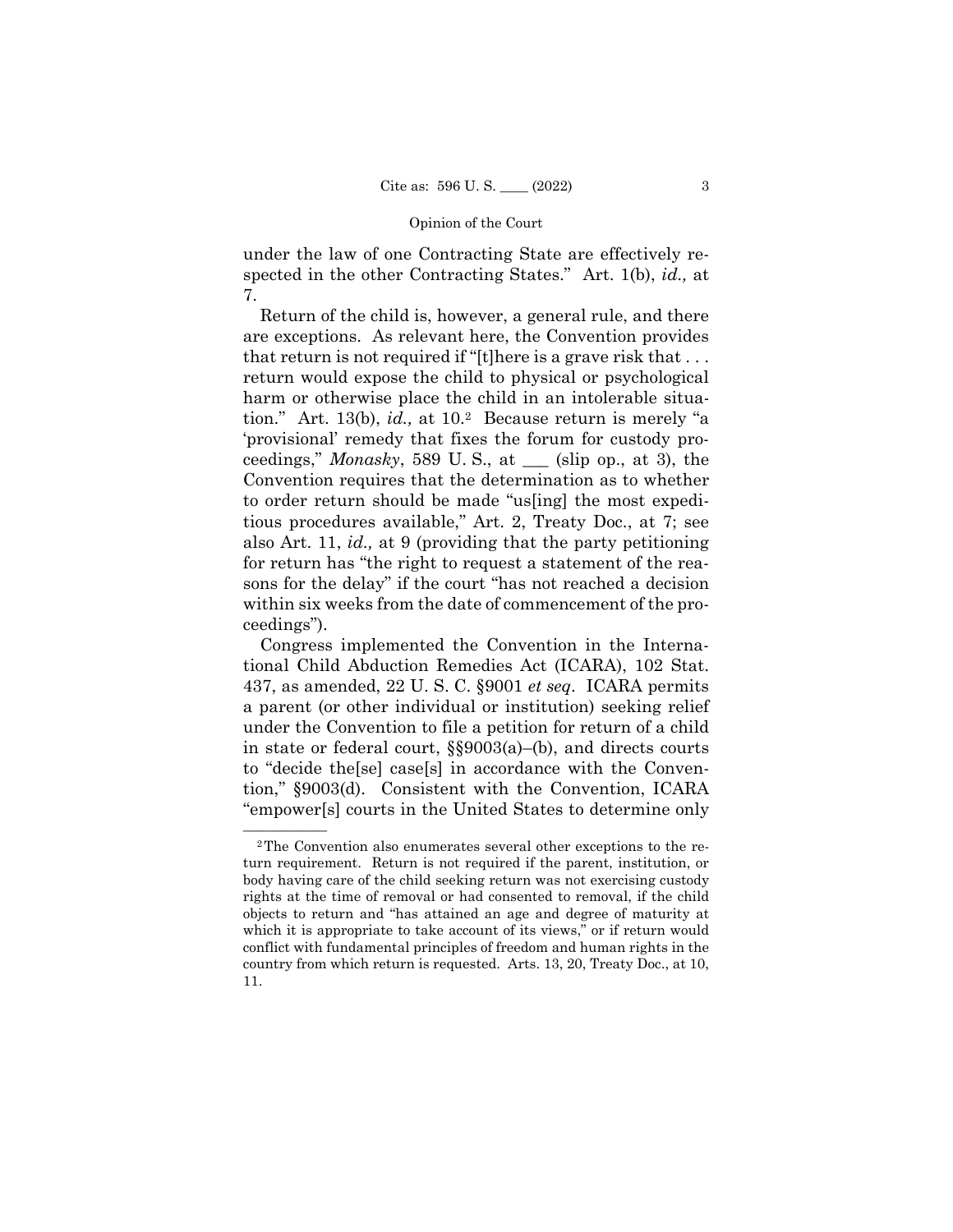#### Opinion of the Court

rights under the Convention and not the merits of any underlying child custody claims." §9001(b)(4); see Art. 19, Treaty Doc., at 11 ("A decision under this Convention concerning the return of the child shall not be taken to be a determination on the merits of any custody issue").

 evidence that the child was wrongfully removed or retained. Under ICARA, the party petitioning for the child's return bears the burden of establishing by a preponderance of the §9003(e)(1). If the court finds the child was wrongfully removed or retained, the respondent opposing return of the child has the burden of establishing that an exception to the return requirement applies. §9003(e)(2). A respondent arguing that return would expose the child to a grave risk of harm must establish that this exception applies by "clear and convincing evidence." §9003(e)(2)(A). Absent a finding that an exception applies, a child determined to be wrongfully removed or retained must be "promptly returned" to the child's country of habitual residence. §9001(a)(4).

## B

 son, B.A.S., was born the next summer in Milan, where the family lived for the first two years of B.A.S.' life. Petitioner Narkis Golan is a citizen of the United States. She met respondent Isacco Saada, an Italian citizen, while attending a wedding in Milan, Italy, in 2014. Golan soon moved to Milan, and the two wed in August 2015. Their

The following facts, as found by the District Court, are not in dispute. Saada and Golan's relationship was characterized by violence from the beginning. The two fought on an almost daily basis and, during their arguments, Saada would sometimes push, slap, and grab Golan and pull her hair. Saada also yelled and swore at Golan and frequently insulted her and called her names, often in front of other people. Saada once told Golan's family that he would kill her. Much of Saada's abuse of Golan occurred in front of his son.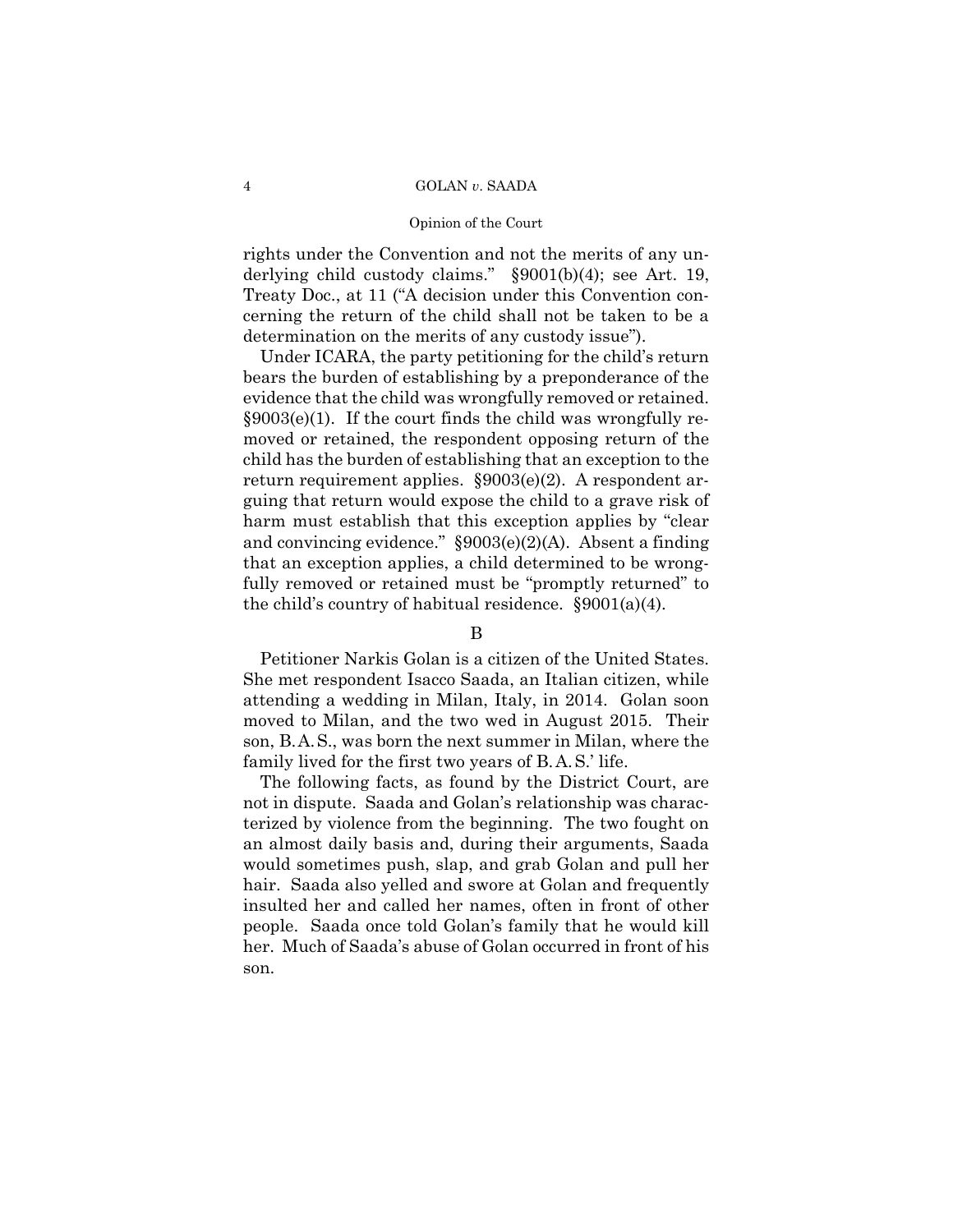In July 2018, Golan flew with B.A.S. to the United States violence shelter with B. A. S. In September, Saada filed in civil proceeding seeking sole custody of B.A.S. to attend her brother's wedding. Rather than return as scheduled in August, however, Golan moved into a domestic Italy a criminal complaint for kidnapping and initiated a

 of New York, seeking an order for B. A. S.' return to Italy. that Italy was B. A. S.' habitual residence and that Golan had wrongfully retained B. A. S. in the United States in vi- however, that returning B. A. S. to Italy would expose him The court described some of the incidents B. A. S. had wit- nessed as "chilling." *Ibid.* While B.A.S. was not "the target ganization of the child's brain." *Id.,* at 79a–80a, and n. 37.3 tal danger' for B. A. S*." Id.,* at 80a. The court found that Saada also filed a petition under the Convention and ICARA in the U. S. District Court for the Eastern District The District Court granted Saada's petition after a 9-day bench trial. As a threshold matter, the court determined olation of Saada's rights of custody. The court concluded, to a grave risk of harm. The court observed that there was "no dispute" that Saada was "violent—physically, psychologically, emotionally, and verbally—to" Golan and that "B. A.S. was present for much of it." App. to Pet. for Cert. 79a. of violence," undisputed expert testimony established that "domestic violence disrupts a child's cognitive and socialemotional development, and affects the structure and or-Records indicated that Italian social services, who had been involved with the couple while they lived in Italy, had also concluded that "'the family situation entails a developmen-Saada had demonstrated no "capacity to change his behavior," explaining that Saada "minimized or tried to excuse

 abuse" of B. A. S. based on Golan's testimony that Saada had inadvert- testimony that Saada had spanked B.A.S. aggressively, accusations that <sup>3</sup>The court noted that "[t]here were isolated incidents of possible ently hit and pushed B. A. S. while targeting her and Golan's brother's Saada disputed. App. to Pet. for Cert. 79a, n. 37; see *id.,* at 54a–55a, 61a.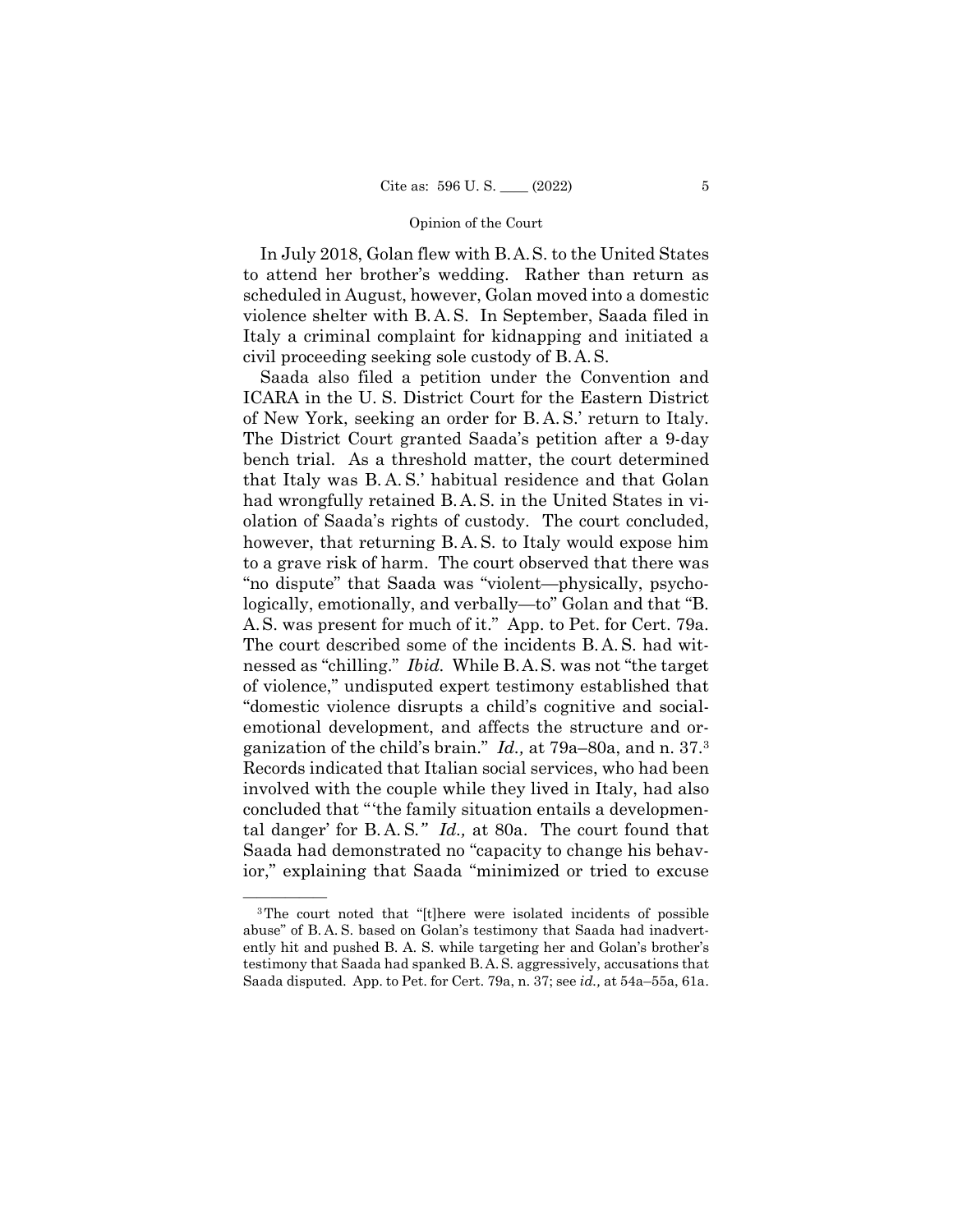#### Opinion of the Court

his violent conduct" during his testimony and that Saada's "own expert said . . . that [Saada] could not control his anger or take responsibility for his behavior." *Ibid*.

 The court nonetheless ordered B. A. S.' return to Italy rative measures'" that could enable B. A. S.' safe return. rating the grave risk to B. A. S. sufficiently to require his based on Second Circuit precedent obligating it to "'examine the full range of options that might make possible the safe return of a child to the home country'" before it could "'deny repatriation on the ground that a grave risk of harm exists.'" *Id.,* at 81a (quoting *Blondin II*, 238 F. 3d, at 163, n. 11). The Second Circuit based this rule on its view that the Convention requires return "if at all possible." *Blondin I*, 189 F. 3d, at 248. To comply with these precedents, the District Court had required the parties to propose "'amelio-App. to Pet. for Cert. 81a.4 Saada had proposed that he would provide Golan with \$30,000 for expenses pending a decision in Italian courts as to financial support, stay away from Golan until the custody dispute was resolved, pursue dismissal of the criminal charges he had filed against Golan, begin cognitive behavioral therapy, and waive any right to legal fees or expenses under the Convention. The court concluded that these measures, combined with the fact that Saada and Golan would be living separately, would "reduce the occasions for violence," thereby amelioreturn. *Id*., at 81a–82a.

On Golan's appeal of this return order, the Second Circuit

<sup>&</sup>lt;sup>4</sup>Courts of Appeals use the terms "undertakings" and "ameliorative measures" interchangeably. See, *e.g., Blondin I*, 189 F. 3d 240, 248 (CA2 1999) (referring to "ameliorative measures"); *Simcox* v. *Simcox*, 511 F. 3d 594, 604–606 (CA6 2007) (referring to "undertakings"). Although Saada asserts that the latter is broader than the former, he does not argue that the difference is determinative in this case. Accordingly, we use "ameliorative measures," the term employed by the Second Circuit in this case.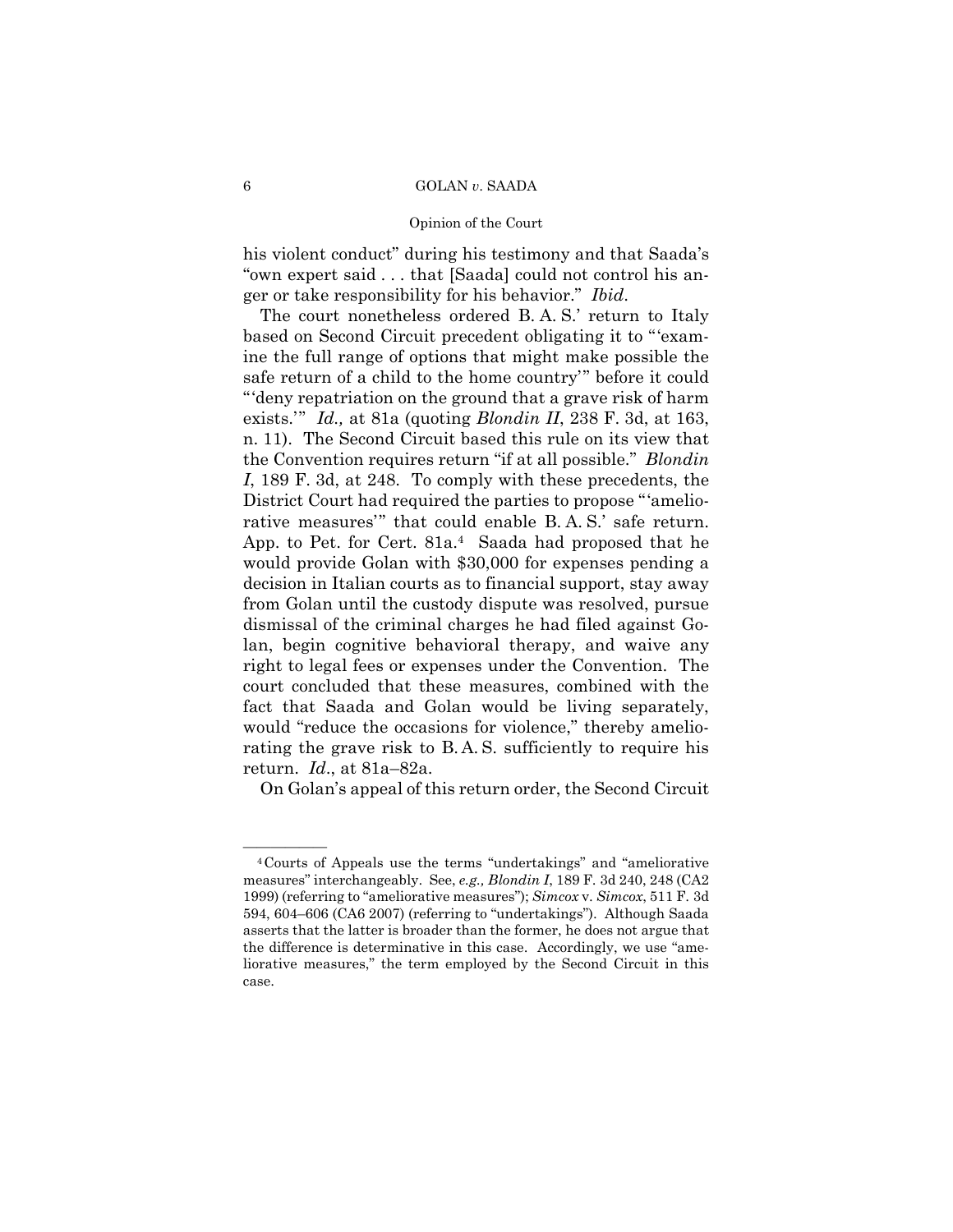sufficient to mitigate the risk of harm to B.A.S. Emphasiz- risk of harm B. A. S. faces if repatriated," the court revacated the order, finding the District Court's measures ining that the District Court's factual findings provided "ample reason to doubt that Mr. Saada will comply with these conditions," the Second Circuit concluded that "the District Court erred in granting the petition subject to (largely) unenforceable undertakings" without "sufficient guarantees of performance." 930 F. 3d 533, 540, 542–543 (2019). Because the record did "not support the conclusion that there exist *no* protective measures sufficient to ameliorate the grave manded for the District Court to "consider whether there exist alternative ameliorative measures that are either enforceable by the District Court or supported by other sufficient guarantees of performance." *Id.,* at 543 (emphasis added).

 that visits between Saada and B.A.S. be supervised.5 To comply with the Second Circuit's directive, over the course of nine months, the District Court conducted "an extensive examination of the measures available to ensure B. A. S.'s safe return to Italy." App. to Pet. for Cert. 12a. The District Court directed the parties to appear for status conferences and to submit status reports and supplemental briefs, and the court corresponded with the U. S. Department of State and the Italian Ministry of Justice. At the court's instruction, the parties petitioned the Italian courts for a protective order, and the Italian court overseeing the underlying custody dispute issued a protective order barring Saada from approaching Golan for one year. In addition, the Italian court ordered that an Italian social services agency oversee Saada's parenting classes and therapy and

sufficient to ameliorate the harm to B.A.S. and again The District Court concluded that these measures were

<sup>&</sup>lt;sup>5</sup>Separately, the Italian criminal court dismissed the kidnapping charges against Golan.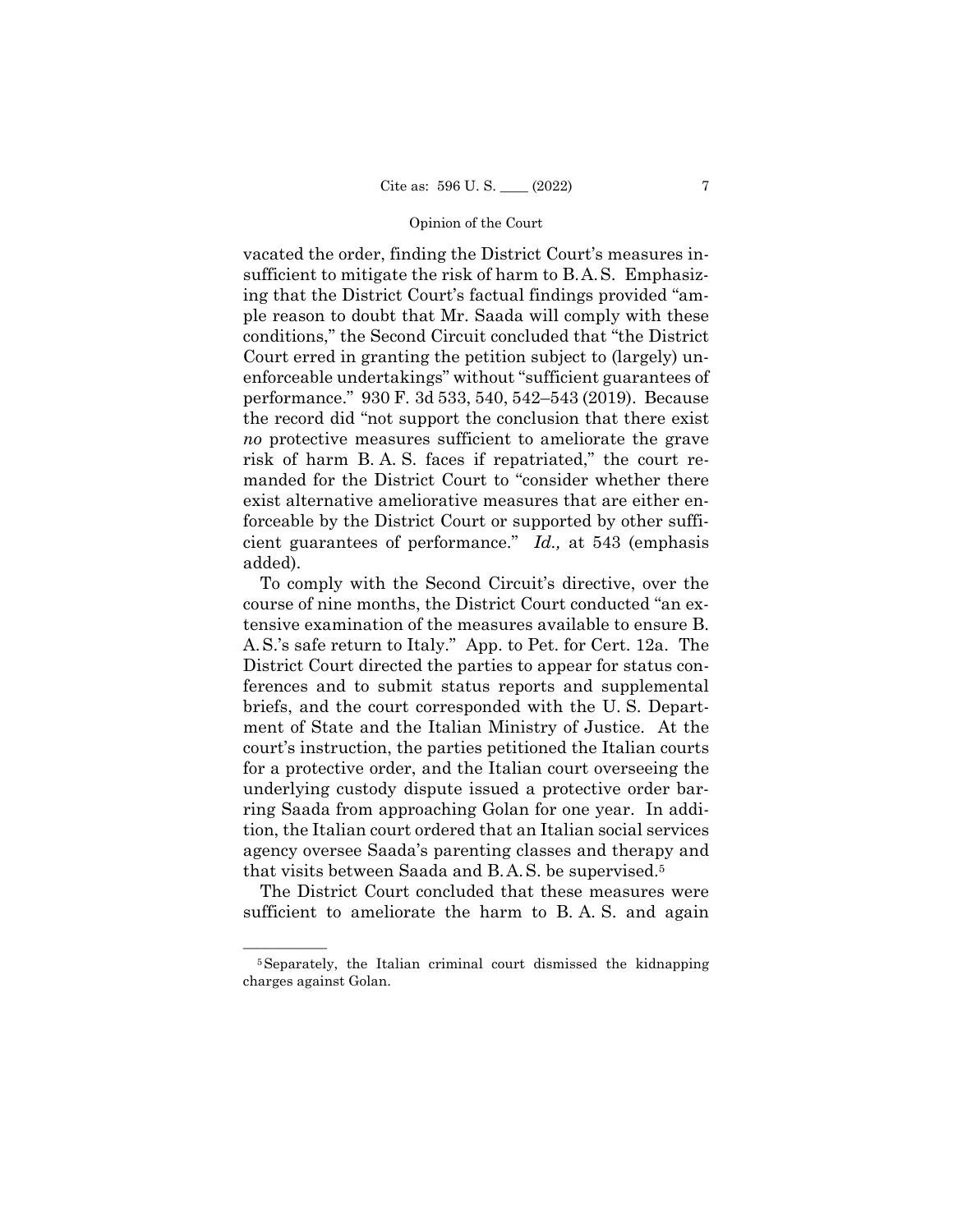#### Opinion of the Court

 granted Saada's petition for B.A.S.' return. It rejected Go- facilitate B.A.S.' return to Italy and to cover Golan's and B. lan's argument that Saada could not be trusted to comply with a court order, expressing confidence in the Italian courts' abilities to enforce the protective order. The District Court additionally ordered Saada to pay Golan \$150,000 to A. S.' living costs while they resettled. The Second Circuit affirmed, concluding that the District Court did not clearly err in determining that Saada likely would comply with the Italian protective order, given his compliance with other court orders and the threat of enforcement by Italian authorities of its order. 833 Fed. Appx. 829 (2020).

This Court granted certiorari to decide whether the Second Circuit properly required the District Court, after making a grave-risk finding, to examine a full range of possible ameliorative measures before reaching a decision as to whether to deny return, and to resolve a division in the lower courts regarding whether ameliorative measures must be considered after a grave-risk finding.6 595 U. S.  $-$  (2021).

# II

A

"The interpretation of a treaty, like the interpretation of a statute, begins with its text." *Abbott*, 560 U. S., at 10 (internal quotation marks omitted). As described above, when "a child has been wrongfully removed or retained" from his country of habitual residence, Article 12 of the Hague Convention generally requires the deciding authority (here, a district court) to "order the return of the child." Treaty Doc.,

<sup>—————— 6</sup>Compare *In re Adan*, 437 F. 3d 381, 395 (CA3 2006) (requiring consideration of ameliorative measures); *Gaudin* v. *Remis*, 415 F. 3d 1028, 1035 (CA9 2005) (same); *Blondin II*, 238 F. 3d 153, 163, n. 11 (CA2 2001) (same), with *Acosta* v. *Acosta*, 725 F. 3d 868, 877 (CA8 2013) (consideration not required in all circumstances); *Baran* v. *Beaty*, 526 F. 3d 1340, 1346–1352 (CA11 2008) (same); *Danaipour* v. *McLarey*, 386 F. 3d 289, 303 (CA1 2004) (same).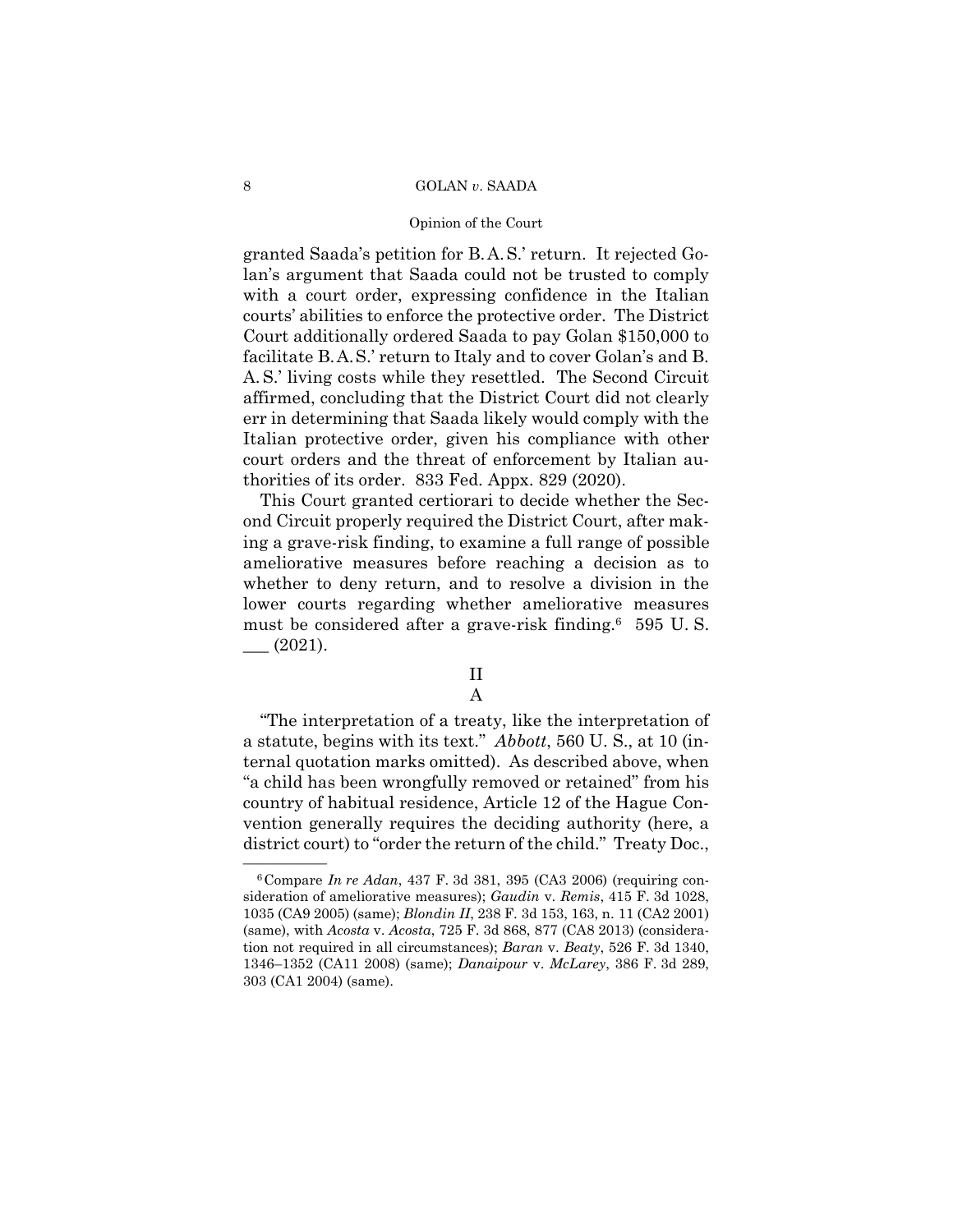ical or psychological harm. *Id.,* at 10. By providing that a at 9. Under Article 13(b) of the Convention, however, a court "is not bound to order the return of the child" if the court finds that the party opposing return has established that return would expose the child to a "grave risk" of physcourt "is not bound" to order return upon making a graverisk finding, Article 13(b) lifts the Convention's return requirement, leaving a court with the discretion to grant or deny return.

Nothing in the Convention's text either forbids or requires consideration of ameliorative measures in exercising this discretion. The Convention itself nowhere mentions ameliorative measures. Nor does ICARA, which, as relevant, instructs courts to "decide the case in accordance with the Convention" and accordingly leaves undisturbed the discretion recognized in the Convention. 22 U. S. C. §9003(d). The longstanding interpretation of the Department of State offers further support for the view that the Convention vests a court with discretion to determine whether to order return if an exception to the return mandate applies. See 51 Fed. Reg. 10510 (1986) (explaining that "a court in its discretion need not order a child returned" upon a finding of grave risk); see also *Abbott*, 560 U. S., at 15 (explaining that the Executive Branch's interpretation of the Convention "is entitled to great weight" (internal quotation marks omitted)).

Unable to point to any explicit textual mandate that courts consider ameliorative measures, Saada's primary argument is that this requirement is implicit in the Convention's command that the court make a determination as to whether a grave risk of harm exists. Essentially, Saada argues that determining whether a grave risk of harm exists necessarily requires considering whether any ameliorative measures are available.

The question whether there is a grave risk, however, is separate from the question whether there are ameliorative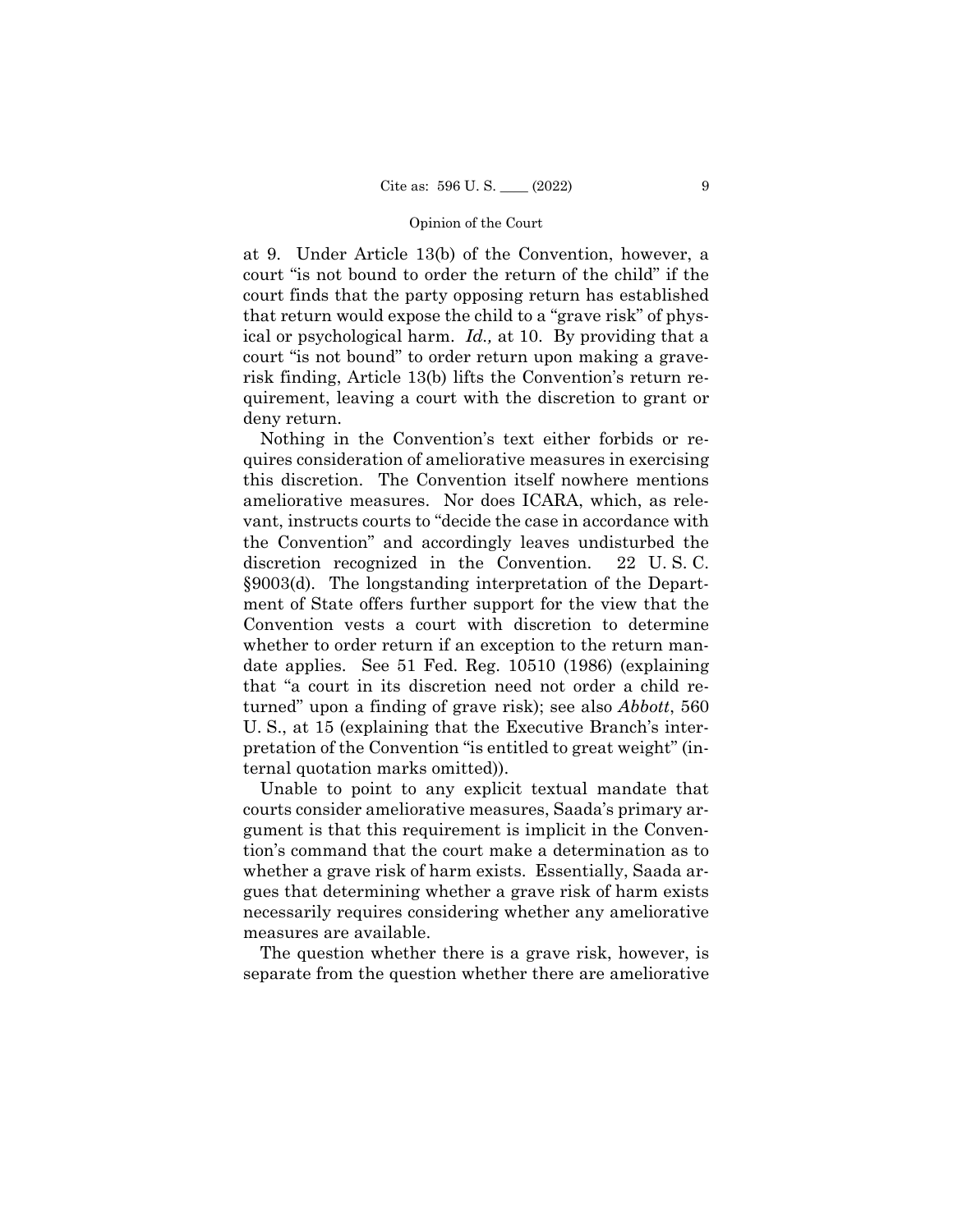#### Opinion of the Court

measures that could mitigate that risk. That said, the question whether ameliorative measures would be appropriate or effective will often overlap considerably with the inquiry into whether a grave risk exists. See *Simcox* v. *Simcox*, 511 F. 3d 594, 607–608 (CA6 2007) (explaining that the appropriateness and utility of ameliorative measures correlate with the gravity of the risk to the child). In many instances, a court may find it appropriate to consider both questions at once. For example, a finding of grave risk as to a part of a country where an epidemic rages may naturally lead a court simultaneously to consider whether return to another part of the country is feasible. The fact that a court may consider ameliorative measures concurrent with the graverisk determination, however, does not mean that the Convention imposes a categorical requirement on a court to consider any or all ameliorative measures before denying return once it finds that a grave risk exists.7

Under the Convention and ICARA, district courts' discretion to determine whether to return a child where doing so would pose a grave risk to the child includes the discretion

<sup>&</sup>lt;sup>7</sup>Saada argues that the approach of other signatory countries, including the United Kingdom, supports the position that consideration of ameliorative measures is required. See, *e.g., In re E*, [2011] UKSC 27 ¶52 (stating that the focus of the return inquiry should be on the sufficiency of protective measures where there are disputed allegations of domestic violence). The Hague Conference on Private International Law's Guide to Good Practice, which the Hague Conference issued to encourage consistent application of the grave-risk exception internationally, also offers some support for this position, explaining that courts generally should consider "the circumstances as a whole, including whether adequate measures of protection are available." 1980 Child Abduction Convention: Guide to Good Practice, Pt. VI, Art. 13(1)(b), p. 31, ¶41 (2020). The Convention itself, however, leaves contracting states free to require or not require consideration of ameliorative measures, and consistent with most signatory countries outside the European Union, see, *e.g., Arthur & Secretary, Dept. of Family & Community Servs. and Anor*, [2017] Fam-CAFC 111 ¶69 (Austl.), Congress has not chosen to require such consideration.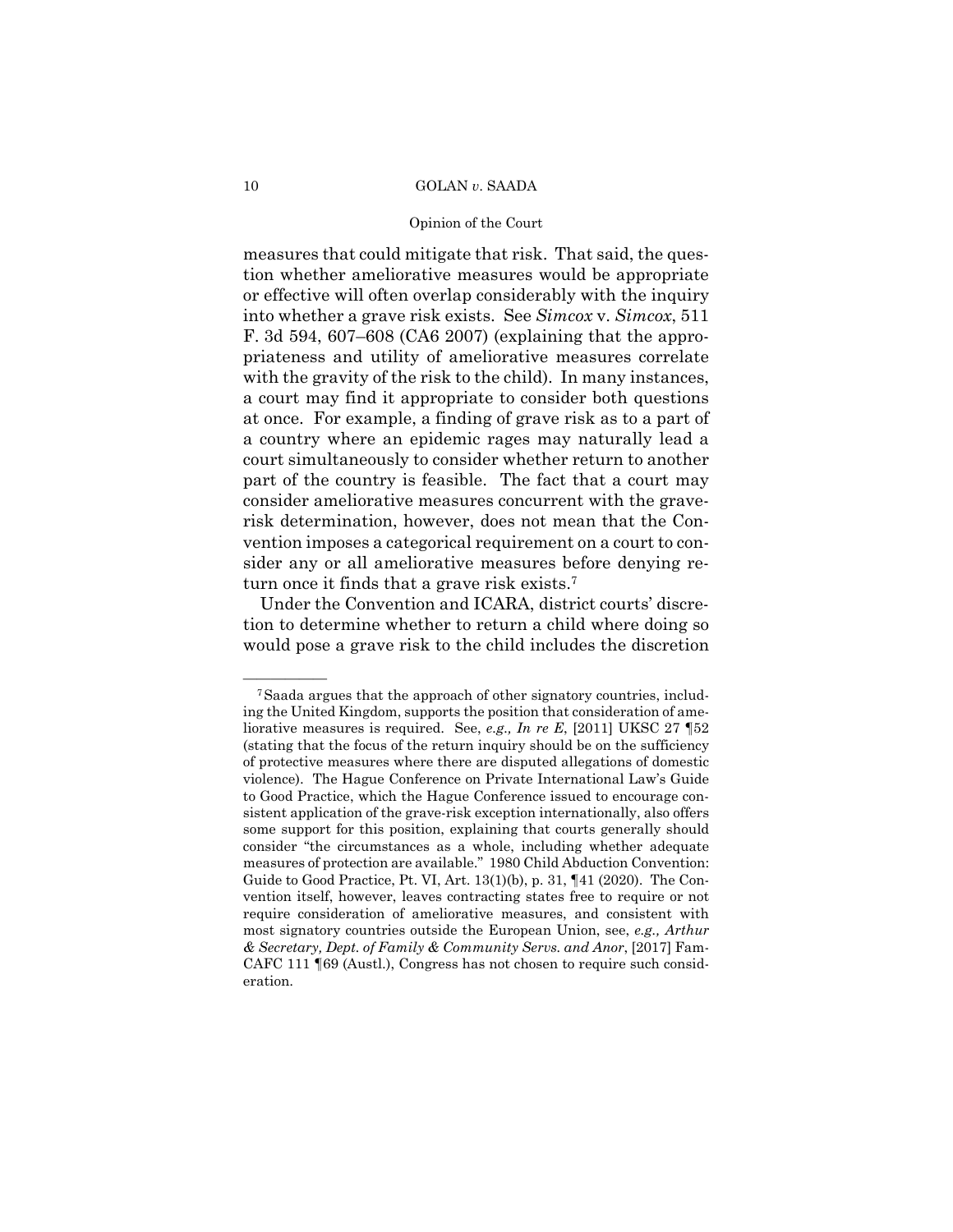whether to consider ameliorative measures that could ensure the child's safe return. The Second Circuit's rule, "in practice, rewrite[s] the treaty," *Lozano* v. *Montoya Alvarez*, 572 U. S. 1, 17 (2014), by imposing an atextual, categorical requirement that courts consider all possible ameliorative measures in exercising this discretion, regardless of whether such consideration is consistent with the Convention's objectives (and, seemingly, regardless of whether the parties offered them for the court's consideration in the first place). See *Blondin I*, 189 F. 3d, at 249 (requiring district court not to "limit itself to the single alternative placement initially suggested by [the appellant]" but instead affirmatively to "develop a thorough record to facilitate its decision," including by "mak[ing] any appropriate or necessary inquiries" of the government of the country of habitual residence and invoking the aid of the Department of State).

B

While consideration of ameliorative measures is within a district court's discretion, "[d]iscretion is not whim." *Martin* v. *Franklin Capital Corp.*, 546 U. S. 132, 139 (2005). A "motion to a court's discretion is a motion, not to its inclination, but to its judgment; and its judgment is to be guided by sound legal principles." *Ibid.* (internal quotation marks and alteration omitted). As a threshold matter, a district court exercising its discretion is still responsible for addressing and responding to nonfrivolous arguments timely raised by the parties before it. While a district court has no obligation under the Convention to consider ameliorative measures that have not been raised by the parties, it ordinarily should address ameliorative measures raised by the parties or obviously suggested by the circumstances of the case, such as in the example of the localized epidemic. See *supra,* at 10.

In addition, the court's consideration of ameliorative measures must be guided by the legal principles and other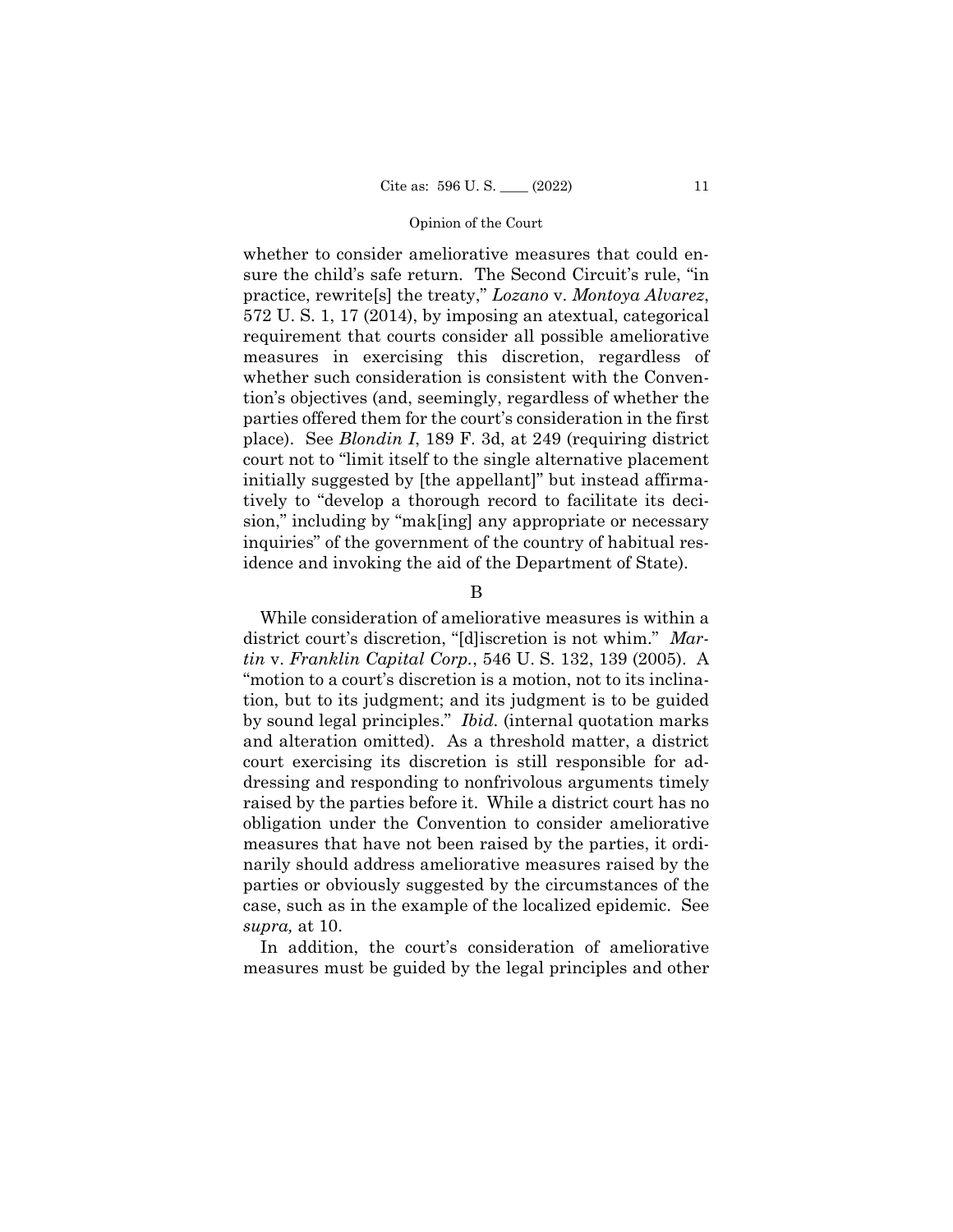#### Opinion of the Court

requirements set forth in the Convention and ICARA. The Second Circuit's rule, by instructing district courts to order return "if at all possible," improperly elevated return above the Convention's other objectives. *Blondin I*, 189 F. 3d, at 248. The Convention does not pursue return exclusively or at all costs. Rather, the Convention "is designed to protect the interests of children and their parents," *Lozano*, 572 U. S., at 19 (ALITO, J., concurring), and children's interests may point against return in some circumstances. Courts must remain conscious of this purpose, as well as the Convention's other objectives and requirements, which constrain courts' discretion to consider ameliorative measures in at least three ways.

First, any consideration of ameliorative measures must prioritize the child's physical and psychological safety. The Convention explicitly recognizes that the child's interest in avoiding physical or psychological harm, in addition to other interests, "may overcome the return remedy." *Id.,* at 16 (majority opinion) (cataloging interests).8 A court may therefore decline to consider imposing ameliorative measures where it is clear that they would not work because the risk is so grave. Sexual abuse of a child is one

 be given greater weight than a scholarly commentary." *Abbott* v. *Abbott*, <sup>8</sup>The explanatory report for the Convention, which is "recognized by the [Hague] Conference as the official history and commentary on the Convention and is a source of background on the meaning of the provisions of the Convention," supports this understanding. 51 Fed. Reg. 10503. The explanatory report describes that the general "interest of the child in not being removed from its habitual residence," the foundation for the general return principle, "gives way before the primary interest of any person in not being exposed to physical or psychological danger or being placed in an intolerable situation." 1980 Conférence de La Haye de droit international privé, Enlèvement d'enfants, E. Pérez-Vera, Explanatory Report, in 3 Actes et documents de la Quatorzième session, p. 433, ¶29 (1982). This Court has repeatedly referenced the report in Hague Convention cases, without "decid[ing] whether this Report should 560 U. S. 1, 19 (2010); see, *e.g., Monasky* v. *Taglieri*, 589 U. S. \_\_\_, \_\_\_, n. 2 (2020) (slip op., at 8, n. 2).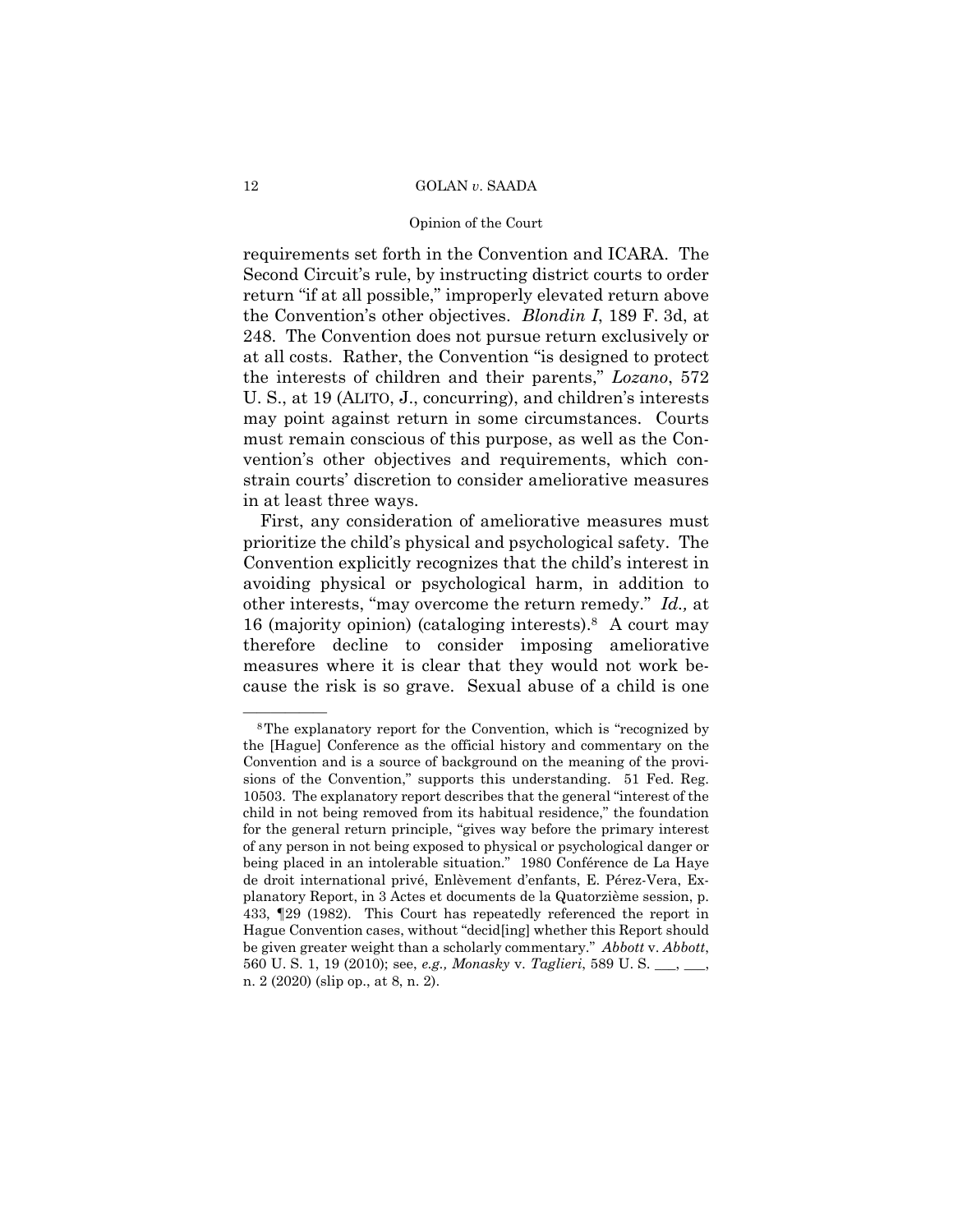example of an intolerable situation. See 51 Fed. Reg. 10510. Other physical or psychological abuse, serious neglect, and domestic violence in the home may also constitute an obvious grave risk to the child's safety that could not readily be ameliorated. A court may also decline to consider imposing ameliorative measures where it reasonably expects that they will not be followed. See, *e.g., Walsh* v. *Walsh*, 221 F. 3d 204, 221 (CA1 2000) (providing example of parent with history of violating court orders).

Second, consideration of ameliorative measures should abide by the Convention's requirement that courts addressing return petitions do not usurp the role of the court that will adjudicate the underlying custody dispute. The Convention and ICARA prohibit courts from resolving any underlying custody dispute in adjudicating a return petition. See Art. 16, Treaty Doc., at 10; 22 U. S. C. §9001(b)(4). Accordingly, a court ordering ameliorative measures in making a return determination should limit those measures in time and scope to conditions that would permit safe return, without purporting to decide subsequent custody matters or weighing in on permanent arrangements.9

Third, any consideration of ameliorative measures must accord with the Convention's requirement that courts "act expeditiously in proceedings for the return of children."

<sup>&</sup>lt;sup>9</sup>The Department of State expressed this view in a 1995 letter to a United Kingdom official, emphasizing that any ameliorative measures ordered to facilitate return "should be limited in scope and further the Convention's goal of ensuring the prompt return of the child" and that measures that "address in great detail issues of custody, visitation, and maintenance" would be "questionable" given the Convention's reservation of custody issues for resolution in the country of the child's habitual residence. App. to Brief for United States as *Amicus Curiae* on Pet. for Cert. 2a (Letter from C. Brown, Assistant Legal Adviser for Consular Affairs, U. S. Dept. of State, to M. Nicholls, Lord Chancellor's Dept., Child Abduction Unit, United Kingdom (Aug. 10, 1995)).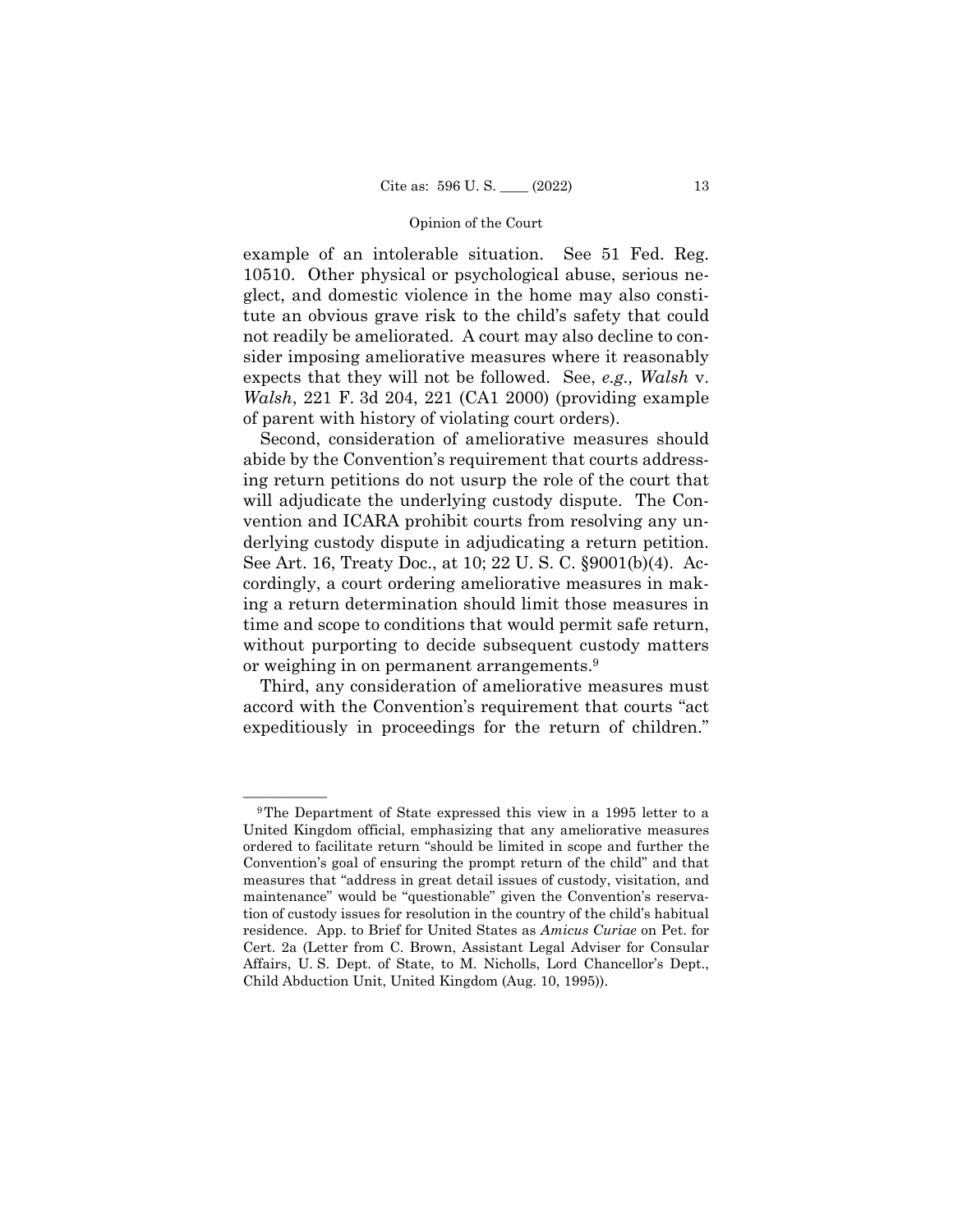#### Opinion of the Court

 remedy to enable final custody determinations to proceed. Art. 11, Treaty Doc., at  $9<sup>10</sup>$  Timely resolution of return petitions is important in part because return is a "provisional" *Monasky*, 589 U. S., at \_\_\_ (slip op., at 3) (internal quotation marks omitted). The Convention also prioritizes expeditious determinations as being in the best interests of the child because "[e]xpedition will help minimize the extent to which uncertainty adds to the challenges confronting both parents and child." *Chafin* v. *Chafin*, 568 U. S. 165, 180 (2013). A requirement to "examine the full range of options that might make possible the safe return of a child," *Blondin II*, 238 F. 3d, at 163, n. 11, is in tension with this focus on expeditious resolution. In this case, for example, it took the District Court nine months to comply with the Second Circuit's directive on remand. Remember, the Convention requires courts to resolve return petitions "us[ing] the most expeditious procedures available," Art. 2, Treaty Doc., at 7, and to provide parties that request it with an explanation if proceedings extend longer than six weeks, Art. 11, *id.,* at 9. Courts should structure return proceedings with these instructions in mind. Consideration of ameliorative measures should not cause undue delay in resolution of return petitions.

To summarize, although nothing in the Convention prohibits a district court from considering ameliorative measures, and such consideration often may be appropri-

 tually all the signatory countries. Moreover, the Conference has estab- $^{10}$ Conferring with other countries, when necessary to resolve a petition, need not take long. The Hague Conference on Private International Law, the intergovernmental organization that adopted the Hague Convention, has an extensive list of cases and references to practices of virlished a network of judges in signatory countries who are available to engage in direct judicial communications about the application of the Convention. See Hague Conference on Private Int'l Law, The International Hague Network of Judges, https://www.hcch.net/en/instruments/ conventions/specialised-sections/child-abduction/ihnj.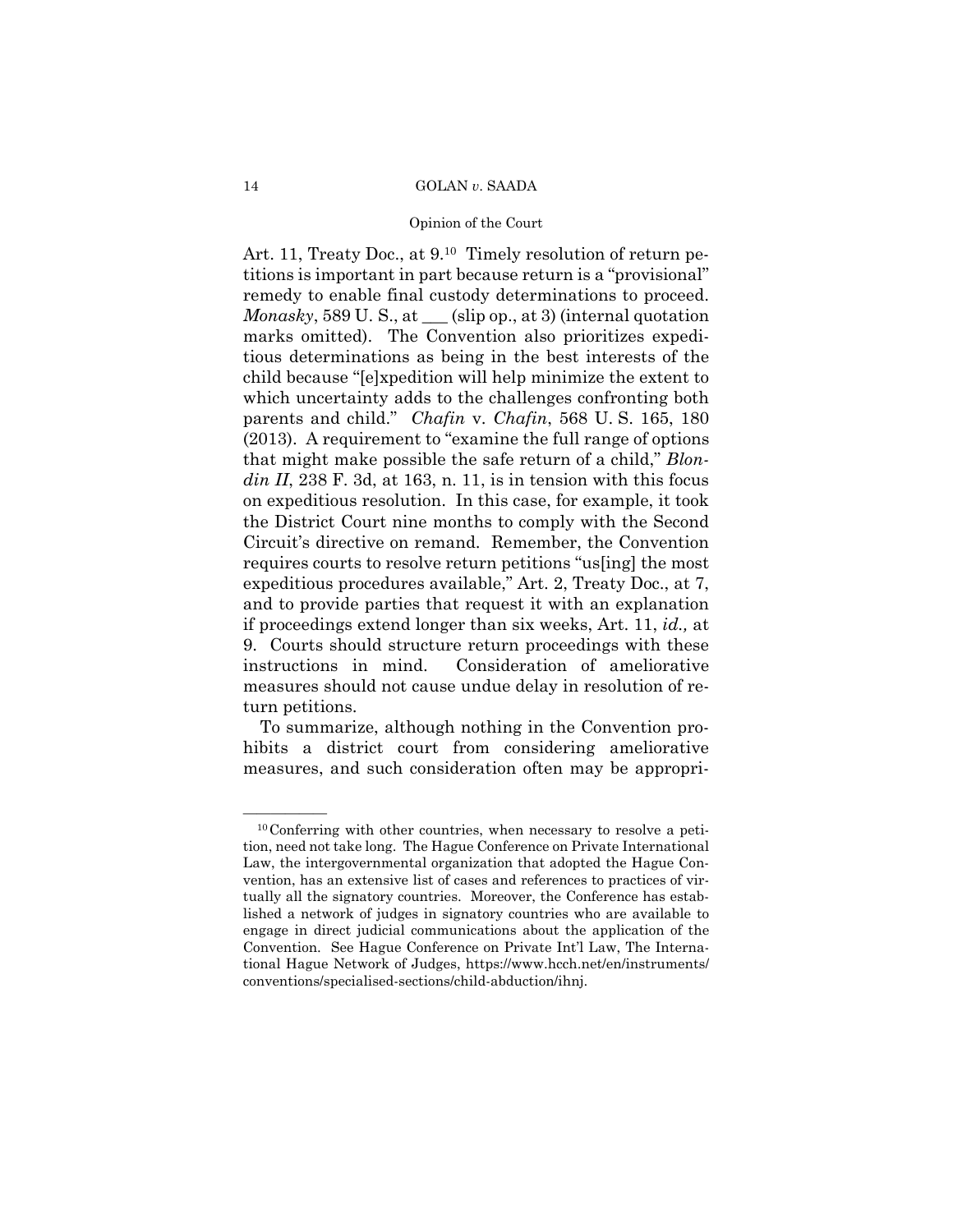ate, a district court reasonably may decline to consider ameliorative measures that have not been raised by the parties, are unworkable, draw the court into determinations properly resolved in custodial proceedings, or risk overly prolonging return proceedings. The court may also find the grave risk so unequivocal, or the potential harm so severe, that ameliorative measures would be inappropriate. Ultimately, a district court must exercise its discretion to consider ameliorative measures in a manner consistent with its general obligation to address the parties' substantive arguments and its specific obligations under the Convention. A district court's compliance with these requirements is subject to review under an ordinary abuse-of-discretion standard.

#### III

 adequate for B. A. S.' protection and otherwise improper. The question now becomes how to resolve the instant case. Golan urges that this Court reverse, arguing that the ameliorative measures adopted by the District Court are in-The United States, as *amicus curiae*, suggests remanding to allow the District Court to exercise its discretion in the first instance under the correct legal standard. Brief for United States as *Amicus Curiae* 32.

 B. A. S.' return absent the Second Circuit's rule, which im-Under the circumstances of this case, this Court concludes that remand is appropriate. The Convention requires courts to make a discretionary determination as to whether to order return after making a finding of grave risk. The District Court made a finding of grave risk, but never had the opportunity to engage in the discretionary inquiry as to whether to order or deny return under the correct legal standard. This Court cannot know whether the District Court would have exercised its discretion to order properly weighted the scales in favor of return. Accord-